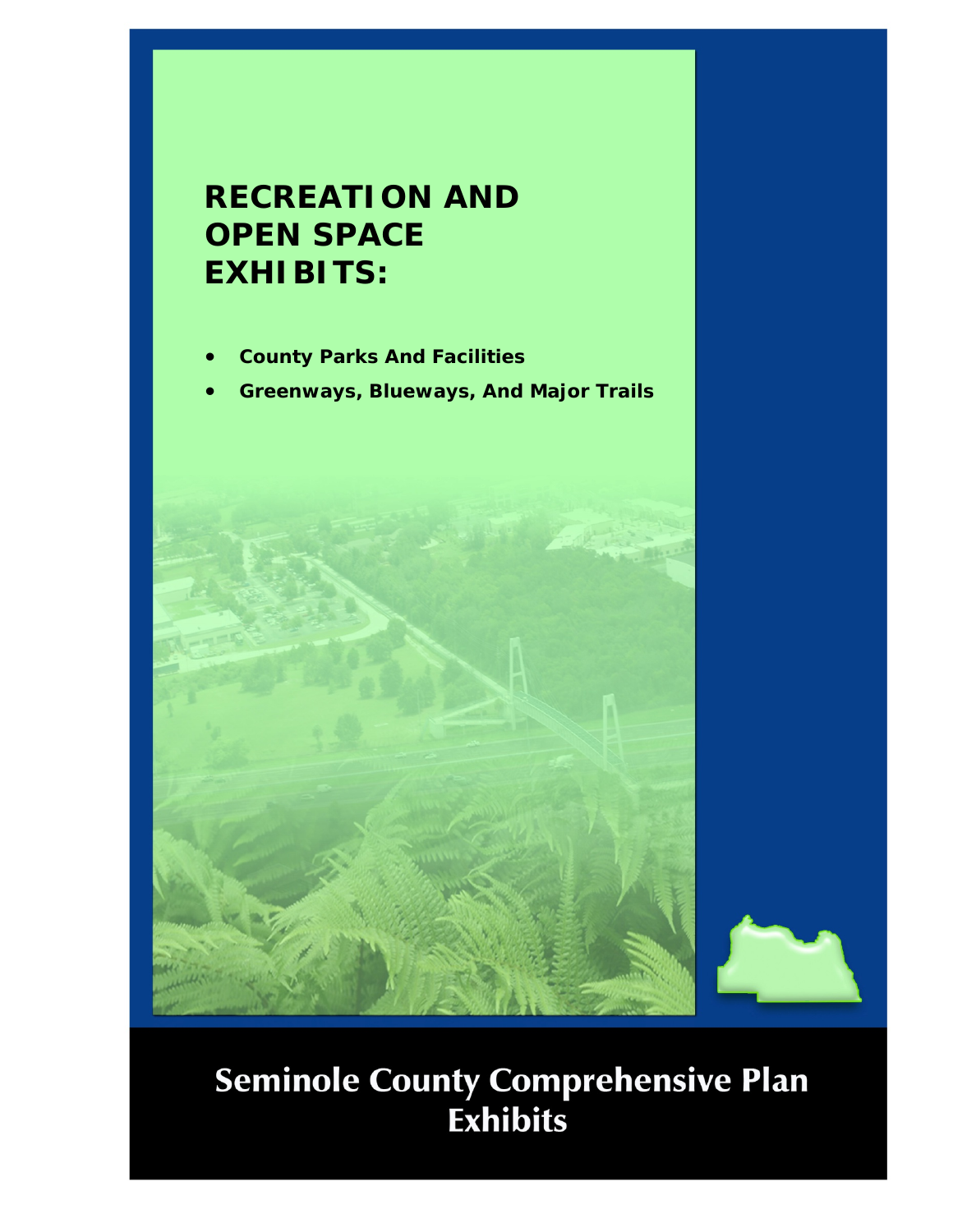

## **County Parks and Facilities**



- 14 LITTLE BIG ECON CANOE LAUNCH 23 SOLDIER'S CREEK PARK
	- 24 SUNLAND PARK
	- !<sup>3</sup> SUNLAND PARK ZU UTEVAN
		- 26 WILSONS LANDING PARK
		- 27 WINWOOD PARK

Note: #8 Jetta Point Park is proposed

5 CENTRAL FLORIDA ZOO 6 GREENWOOD LAKES PARK

!<sup>5</sup> CENTRAL FLORIDA ZOO !<sup>6</sup> GREENWOOD LAKES PARK 8 JETTA POINT PARK 9 KEWANNEE PARK

 $\mathsf{I}$ 

**Last amended on 10/26/2010 by Ord. 2010-25** 

*(REC - Effective date of information: 02/2008) This exhibit last amended on 10/26/2010 by Ord. 2010-25*

15 LITTLE LAKE DOT

17 MULLET LAKE PARK 18 OVERLOOK PARK

 $\frac{1}{16}$  little lake  $\frac{1}{16}$ IN MIDWAY